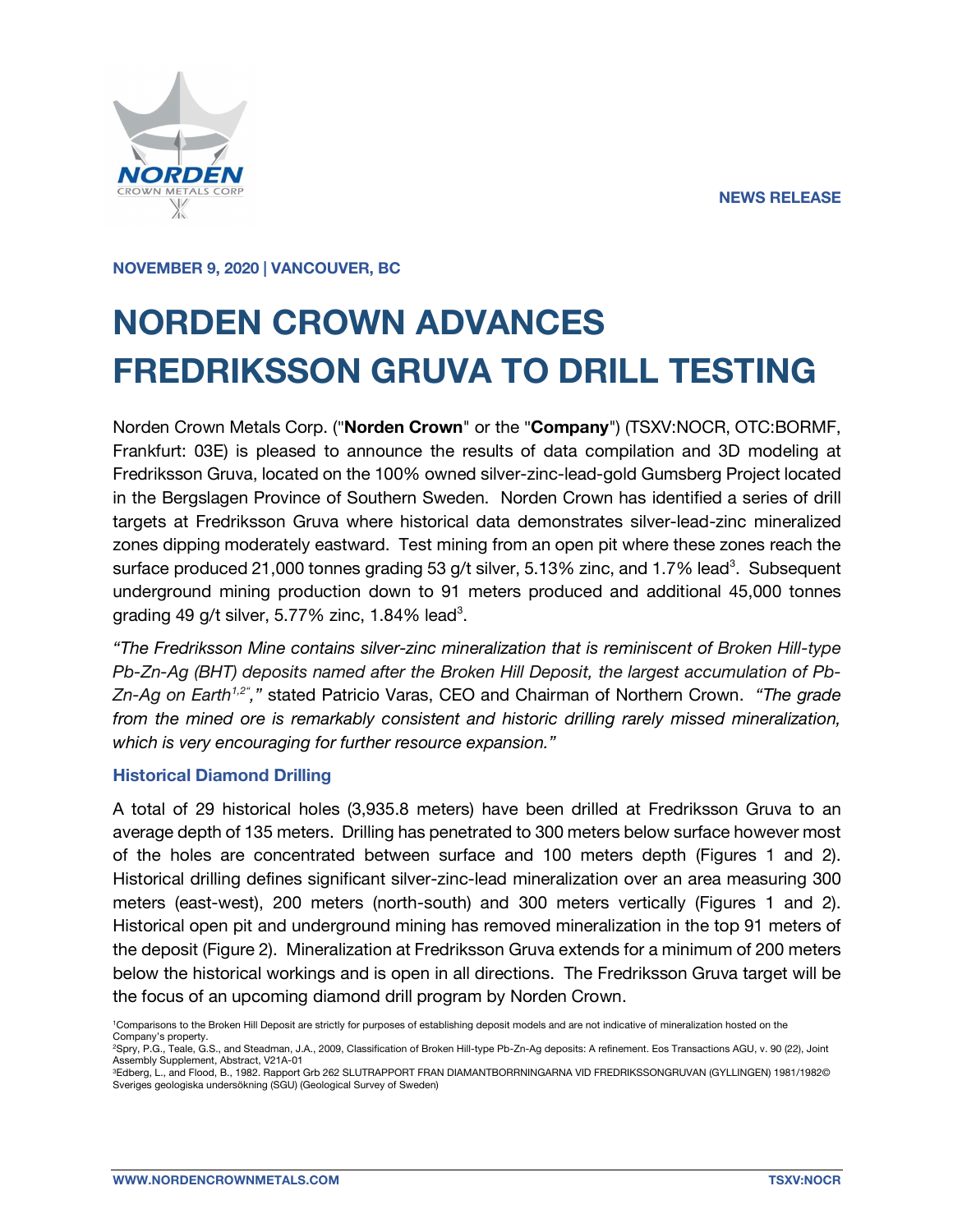

| Hole            | From    | To       | Length   | <b>Silver</b> | Zinc  | Lead | <b>Silver</b>    |
|-----------------|---------|----------|----------|---------------|-------|------|------------------|
| ID              | meters) | (meters) | (meters) | (g/t)         | (%)   | (%)  | Equivalent (g/t) |
| $FR-D-1$        | 33.00   | 37.30    | 4.30     | 41.18         | 3.27  | 1.52 | 201.55           |
| FR-D-10         | 80.35   | 86.40    | 6.05     | 15.45         | 3.71  | 0.50 | 163.04           |
| <b>FR-D-11</b>  | 76.36   | 86.60    | 10.24    | 74.74         | 6.86  | 2.20 | 383.26           |
| <b>FR-D-21</b>  | 195.70  | 199.59   | 3.89     | 66.13         | 7.79  | 1.75 | 395.71           |
| <b>FR-D-22</b>  | 223.60  | 226.00   | 2.40     | 19.00         | 7.79  | 1.20 | 333.14           |
| FR-D-23         | 191.90  | 206.79   | 14.89    | 19.77         | 3.46  | 0.78 | 166.44           |
| Incl.           | 191.90  | 197.02   | 5.12     | 28.73         | 6.21  | 1.04 | 281.30           |
| FR-D-24         | 172.65  | 173.85   | 1.20     | 34.00         | 2.23  | 1.25 | 149.41           |
| FR-D-25         | 335.07  | 336.34   | 1.27     | 37.00         | 8.37  | 2.27 | 402.10           |
| <b>FR-D-25</b>  | 353.59  | 354.62   | 1.03     | 0.10          | 14.90 | 0.85 | 560.33           |
| $FR-D-5$        | 48.00   | 59.40    | 11.40    | 41.39         | 6.43  | 1.44 | 313.22           |
| $FR-D-6$        | 53.25   | 57.55    | 4.30     | 28.00         | 4.77  | 1.42 | 239.57           |
| $FR-D-7$        | 74.60   | 81.80    | 7.20     | 26.90         | 6.82  | 1.16 | 305.02           |
| FR-D-9          | 57.31   | 64.05    | 6.74     | 47.23         | 3.01  | 0.61 | 172.57           |
| $FR-D-9$        | 70.50   | 88.50    | 18.00    | 25.82         | 4.87  | 6.47 | 383.08           |
| GY <sub>1</sub> | 3.50    | 33.60    | 30.10    | 58.88         | 3.77  | 7.43 | 403.37           |
| Incl.           | 3.50    | 10.90    | 7.40     | 92.31         | 7.48  | 3.59 | 462.74           |
| Incl.           | 11.90   | 17.55    | 5.65     | 98.50         | 8.17  | 3.79 | 499.21           |
| Incl.           | 26.20   | 27.00    | 0.80     | 302.40        | 4.86  | 6.35 | 655.64           |
| GY <sub>3</sub> | 28.75   | 36.70    | 7.95     | 14.52         | 2.61  | 0.84 | 131.99           |
| Incl.           | 34.85   | 36.70    | 1.85     | 32.81         | 7.77  | 1.35 | 350.68           |
| GY <sub>5</sub> | 71.45   | 78.35    | 6.90     | 21.06         | 2.64  | 1.11 | 147.29           |
| GY <sub>6</sub> | 17.40   | 20.30    | 2.90     | 0.00          | 3.43  | 0.41 | 134.99           |
| GY7             | 22.60   | 27.35    | 4.75     | 0.00          | 6.80  | 2.87 | 325.45           |
| Incl.           | 23.60   | 27.35    | 3.75     | 275.60        | 7.69  | 3.28 | 644.69           |
| <b>OR</b>       | 23.60   | 26.35    | 2.75     | 358.80        | 8.45  | 4.01 | 775.85           |
| GY8             | 80.90   | 93.20    | 12.30    | 0.00          | 3.32  | 0.22 | 125.69           |
| Incl.           | 82.90   | 85.90    | 3.00     | 0.00          | 3.77  | 0.55 | 151.10           |
| Incl.           | 87.40   | 89.40    | 2.00     | 0.00          | 6.63  | 0.08 | 240.65           |

#### **Table 2** - Selected Intercepts from historical diamond drilling at Fredriksson Gruva, Sweden.

True widths of the reported mineralized intervals have not been determined. Metal prices used in USD for metal equivalent calculations were based on \$20.00/oz for Ag, \$1.05/lb for Zn, \$0.82/lb Pb. AgEq equals = Ag +  $(Zn% \times 35.99600522)$  +  $(Pb% \times 28.11116598)$ . Metal equivalent calculations assume 100% recoveries. These drill results are historical in nature. Norden Crown has not undertaken any independent investigation of the sampling nor has it independently analyzed the results of the historical exploration work to verify the results. Norden Crown considers these historical drill results relevant as the Company will use this data as a guide to plan future exploration programs. The Company also considers the data to be reliable for these purposes, however, the Company's future exploration work will include verification of the data through drilling.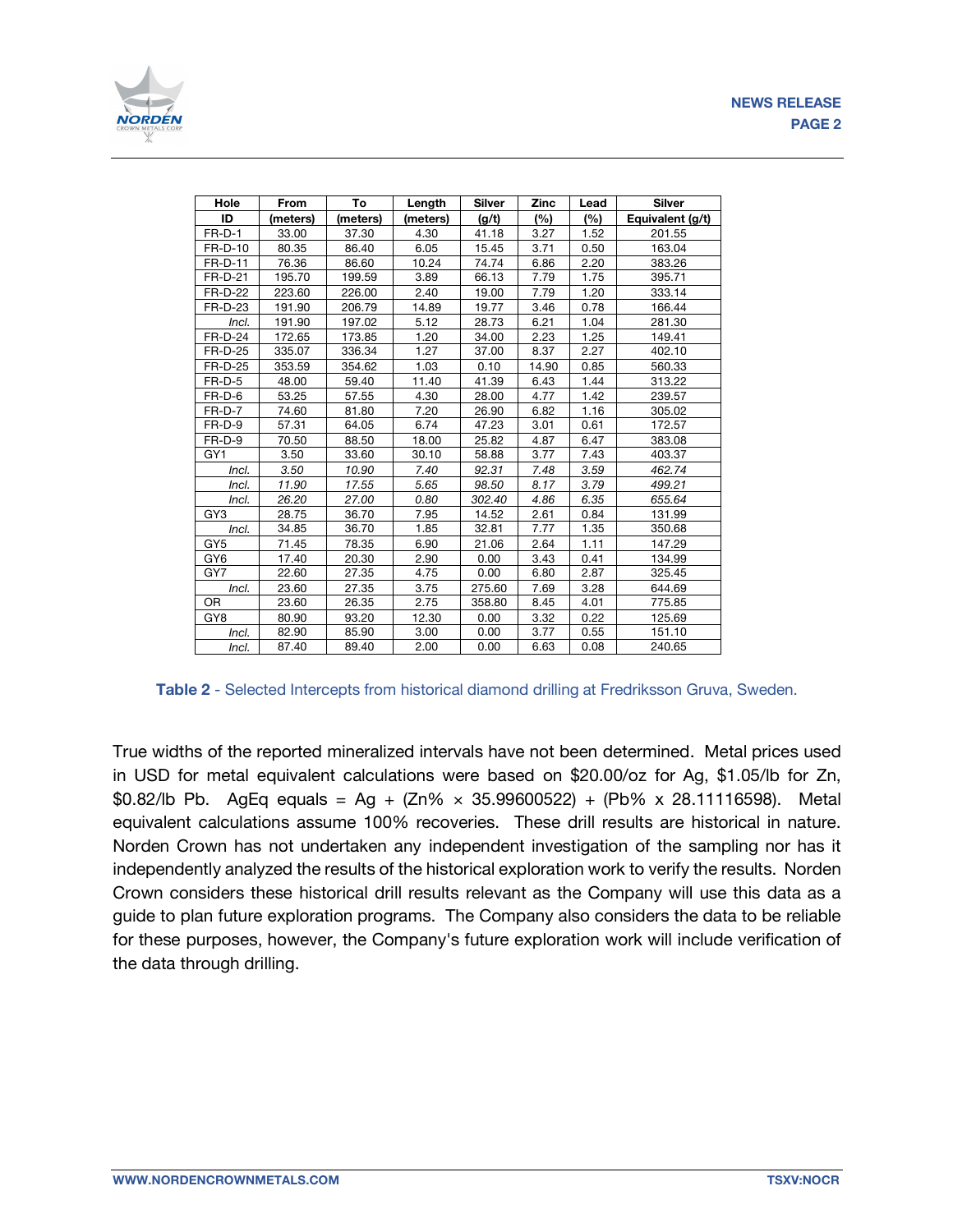



**Figure 1 -** Longitudinal section Fredriksson Gruva. Fredriksson Gruva is open in all directions.



**Figure 2** - Cross section Fredriksson Gruva. Fredriksson Gruva is open in all directions.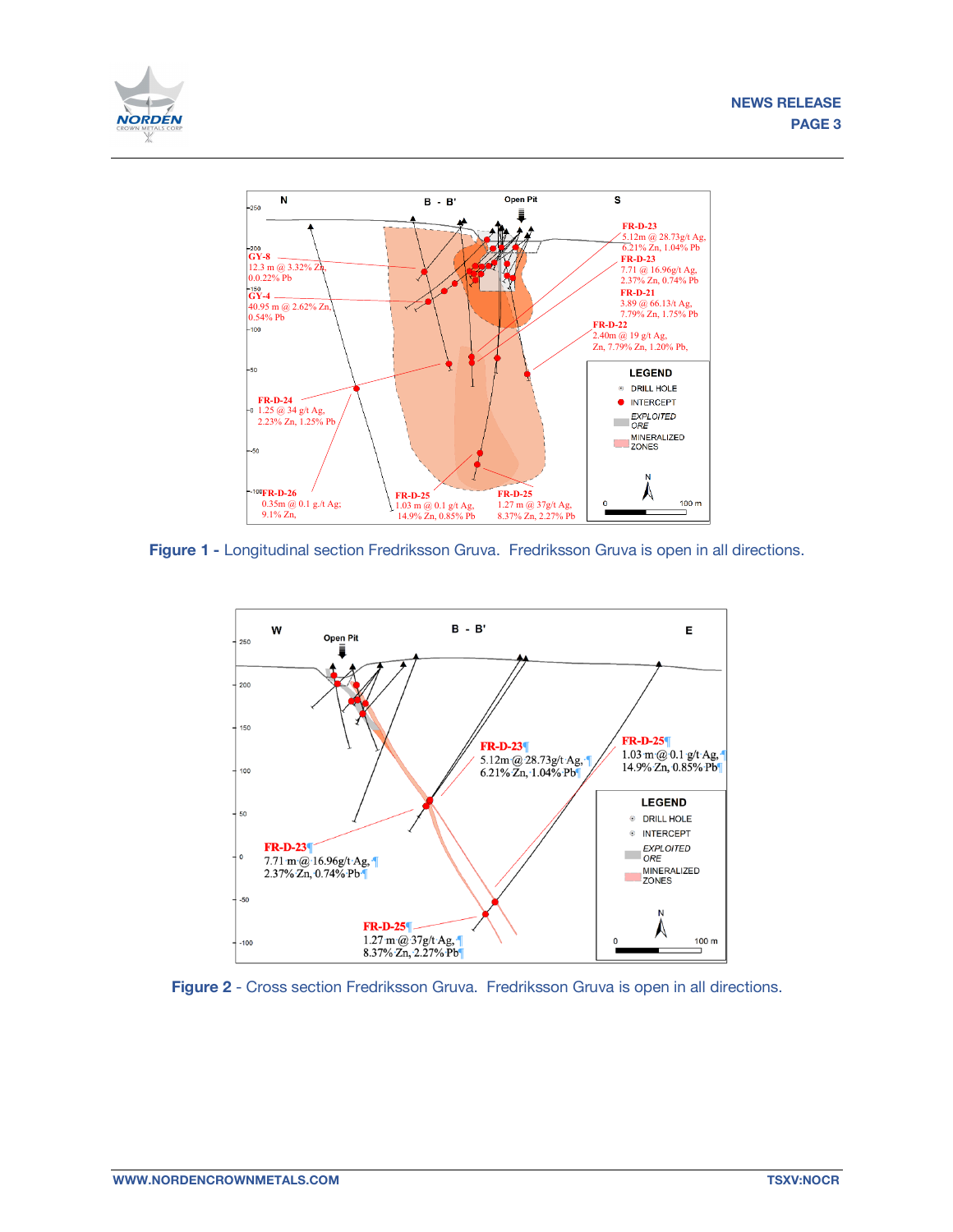

## **About Fredriksson Gruva (Fredriksson Mine)**

Fredriksson Gruva was discovered in 1976 by LKAB Prospektering AB<sup>3</sup>. Exploration was carried out in 1976 and 1977 including surface trenching, sampling and drilling of 9 diamond drill holes, which identified precious metal enriched base metal mineralization<sup>3</sup>. In 1977, AB Statsgruvor (ABS) acquired the Fredrikssongruvan prospect and conducted open pit test mining in 1978. Test mining was conducted to a depth of 20 meters below surface and produced 21,500 tonnes grading 53 g/t Silver, 5.13% zinc, and 1.7% lead<sup>3</sup>. A total of 11 additional holes were drilled in 1979 to test the down plunge extent of mineralization. Between 1980 and 1981 mining activites resumed and an underground tram was installed. A total of 45,000 additional tonnes grading 49 g/t silver, 5.77% zinc, 1.84% lead were produced from workings that extend to a depth of 91 meters (4 underground levels)<sup>3</sup>. Also during this period, 4 holes were drilled and a core re-logging progam was completed. In addition, surface trenching and a magnetic gephysical survey was completed. Norden Crown staked the the Fredriksson Gruva prospect as part of a larger staking acquisition (Gumsberg nr 9) in March, 2017. This licence is refered to as "Gumsberg West" and forms the western half of the highly prospective Gumsberg Project.

## **Qualified Person**

Daniel MacNeil, P.Geo, a Qualified Person as defined by National Instrument 43-101 *Standards of Disclosure for Mineral Projects*, has read and approved all technical and scientific information contained in this news release. Mr. MacNeil is Vice President Exploration for Norden Crown.

## **About Norden Crown Metals Corp.**

Norden Crown is a mineral exploration company focused on the discovery of silver, zinc, copper, and gold deposits in exceptional, historical mining project areas spanning Sweden and Norway. The Company aims to discover new economic mineral deposits in known mining districts that have seen little or no modern exploration techniques. The Company is led by an experienced management team and an accomplished technical team, with successful track records in mineral discovery, mining development and financing.

## **On behalf of Norden Crown Metals Corp.**

#### Patricio Varas, Chairman and CEO

For more information on Norden Crown please visit the Company website at www.nordencrownmetals.com or contact us at +1.604.618.1835 or info@nordencm.com.

*Neither TSX Venture Exchange nor its Regulation Services Provider (as that term is defined in the policies of the TSX Venture Exchange) accepts responsibility for the adequacy or accuracy of this release.*